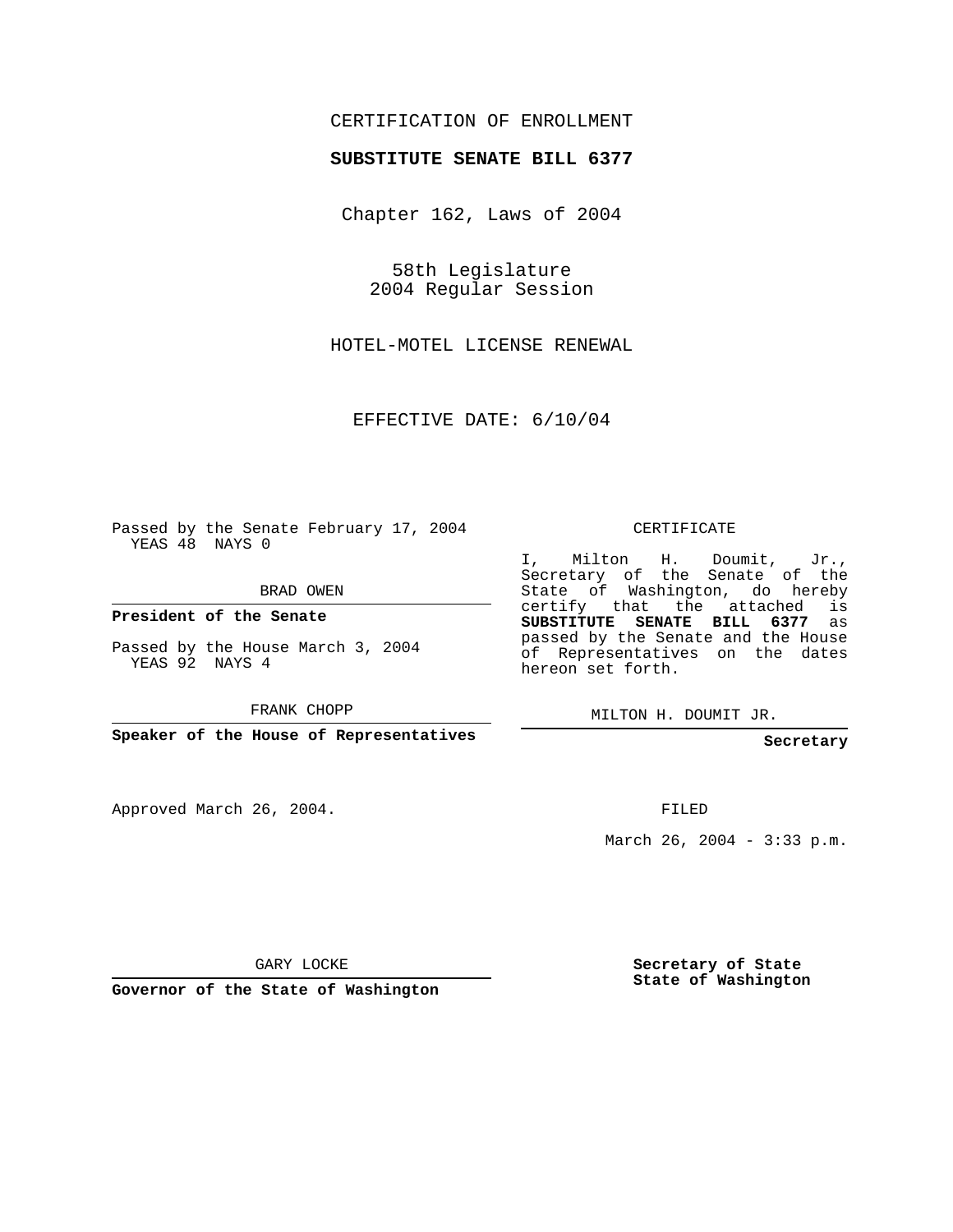## **SUBSTITUTE SENATE BILL 6377** \_\_\_\_\_\_\_\_\_\_\_\_\_\_\_\_\_\_\_\_\_\_\_\_\_\_\_\_\_\_\_\_\_\_\_\_\_\_\_\_\_\_\_\_\_

\_\_\_\_\_\_\_\_\_\_\_\_\_\_\_\_\_\_\_\_\_\_\_\_\_\_\_\_\_\_\_\_\_\_\_\_\_\_\_\_\_\_\_\_\_

Passed Legislature - 2004 Regular Session

**State of Washington 58th Legislature 2004 Regular Session By** Senate Committee on Commerce & Trade (originally sponsored by Senator Honeyford)

READ FIRST TIME 02/05/04.

 AN ACT Relating to renewal of transient accommodation licenses; and amending RCW 70.62.260.

BE IT ENACTED BY THE LEGISLATURE OF THE STATE OF WASHINGTON:

 **Sec. 1.** RCW 70.62.260 and 1994 c 250 s 6 are each amended to read as follows:

 (1) No person shall operate a transient accommodation as defined in this chapter without having a valid license issued by the department. Applications for a transient accommodation license shall be filed with the department sixty days or more before initiating business as a transient accommodation. All licenses issued under the provisions of this chapter shall expire one year from the effective date.

12 (2) All applications for renewal of licenses shall be ((made thirty 13 days or more prior to the date of expiration of the license)) either: (a) Postmarked no later than midnight on the date the license expires; or (b) if personally presented to the department or sent by electronic means, received by the department by 5:00 p.m. on the date the license expires.

 (3) A licensee that submits a license renewal application in accordance with this section and the rules and fee schedule adopted